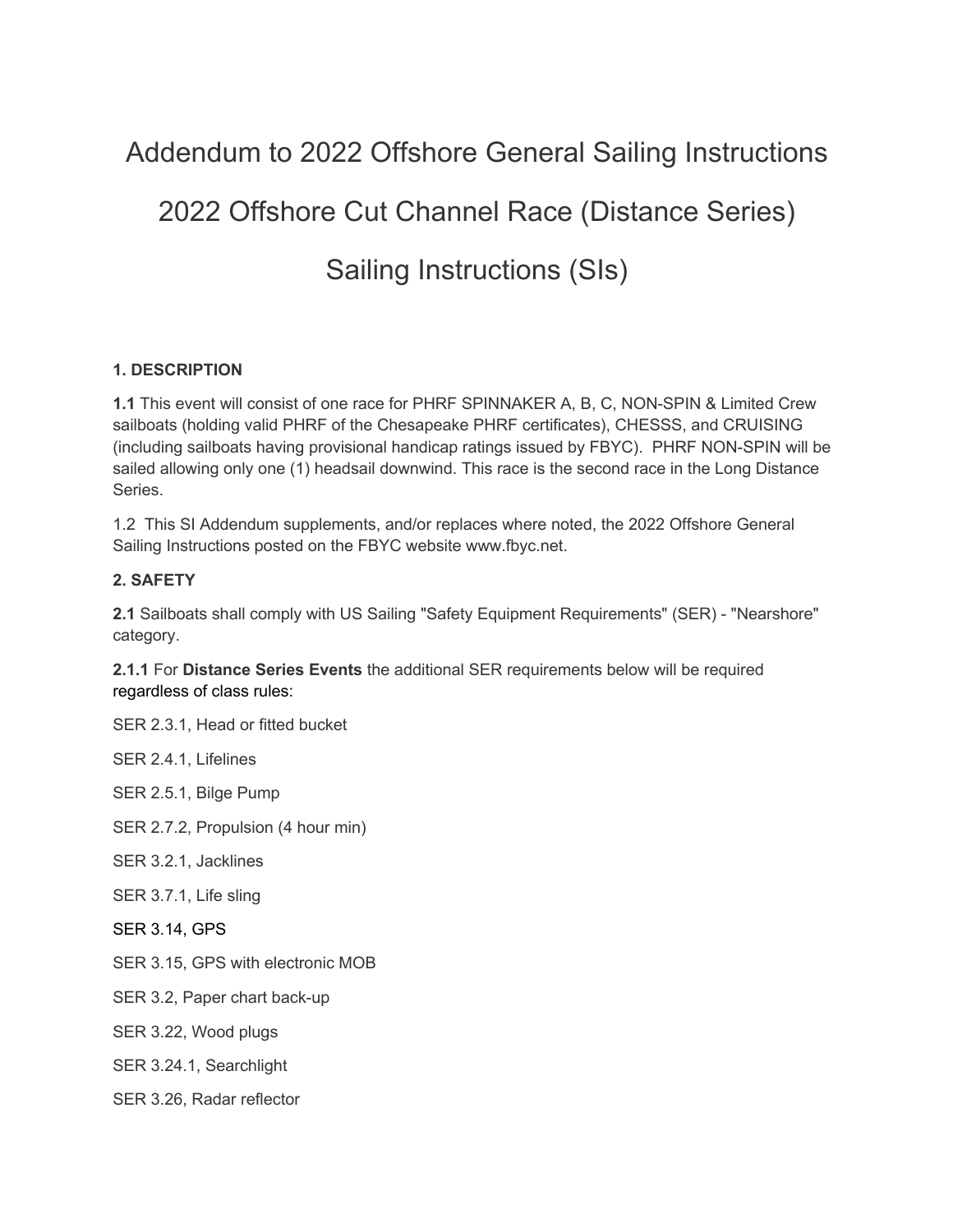SER 3.27.1, Two buckets with lanyards

SER 3.32, Cockpit knife

SER 3.35, No aloft halyards

SER 3.36, Boom support

### **3. SCHEDULE OF RACES**

**3.1** The time of the first Warning Signal for this race will be at 1100 hours

### **4. STARTING AREA**

**4.1** The Committee Boat could be anywhere from Piankatank R. G "5" (FBYC "A"), to the yellow tetrahedron drop mark (FBYC "B") or beyond.

### **5. COURSE**

**5.1** The first mark of the course **may** be (1) special buoy "Y", or (2) a government mark listed in Appendix A. See GSI 6.2(d) for course display format. After rounding the first mark of the course, yachts shall sail the remaining marks of the appropriate course as set forth below.

If no additional first mark is specified, yachts shall sail the marks of the appropriate course as set forth below. FBYC "A" will be the Finish Mark for all courses.

If the PRO chooses **Course A** as the course to be sailed, then the choice of sailing **Course A, Option 1** or **Course A, Option 2** is the skipper's choice, and not a choice made by the PRO.

### **COURSE A, Option 1 – APPROX. 31.2 NM**

**Start** 

# **Marks of Course Leave to** Piankatank R. Fl G "1P" Fl G 2.5s (FBYC "E") Starboard Piankatank R. R "2" FI R 4s (FBYC "F") Port Ches. Bay G "51" FI G 6s Starboard Ches.Bay RW "CB" Mo(A) Whistle (FBYC "Q") Starboard Piankatank R. FI G "1P" FI G 2.5s (FBYC "E") Port Piankatank R. R "2" FI R 4s (FBYC "F") Starboard **COURSE A, Option 2 – APPROX. 31.2 NM Start**

**Marks of Course Leave to** Piankatank R. Fl G "1P" Fl G 2.5s (FBYC "E") Starboard Piankatank R. R "2" FI R 4s (FBYC "F") Port Ches.Bay RW "CB" Mo(A) Whistle (FBYC "Q") Port Ches. Bay G "51" FI G 6s Port Piankatank R. FI G "1P" FI G 2.5s (FBYC "E") Port Piankatank R. R "2" FI R 4s (FBYC "F") Starboard